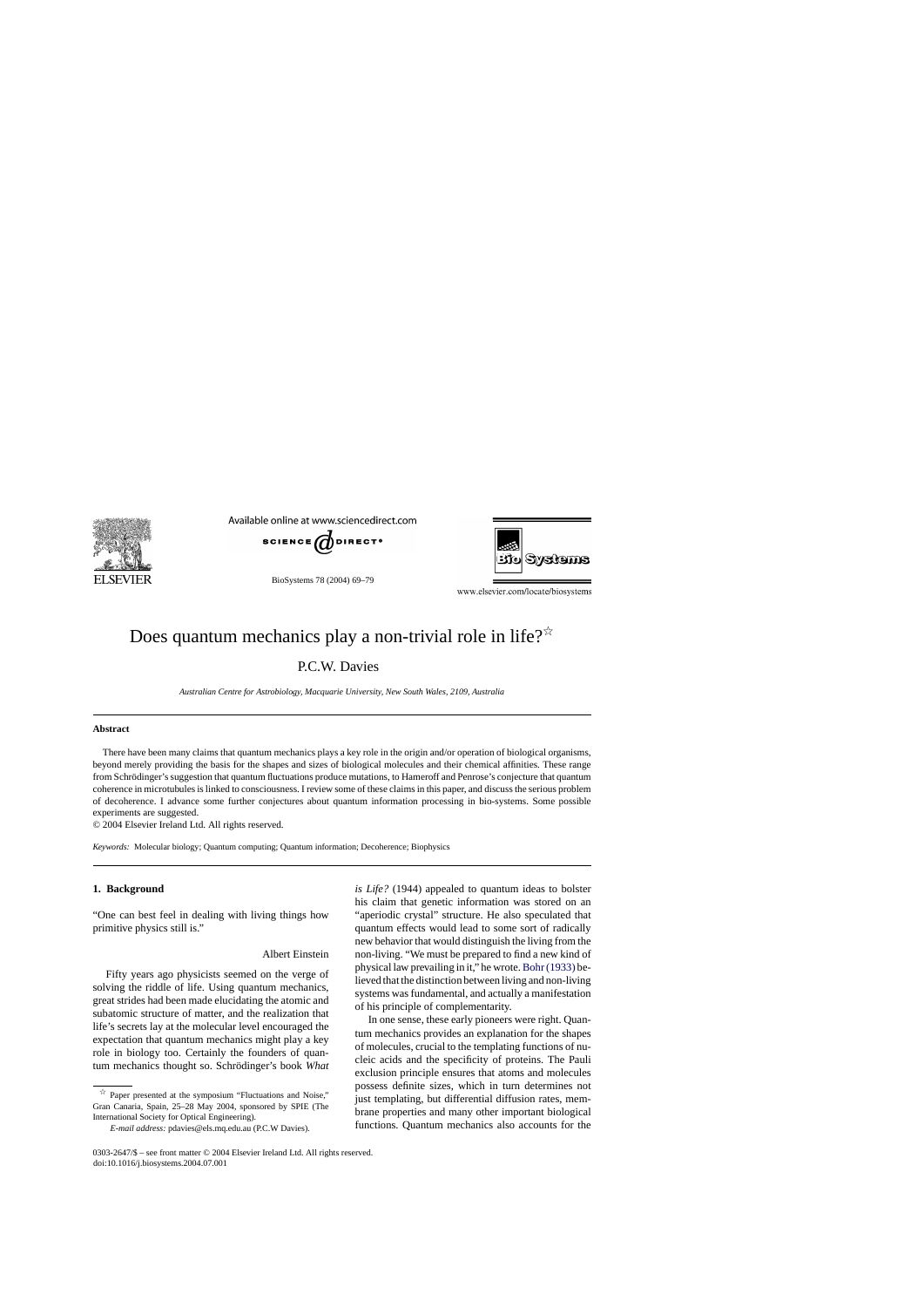strengths of molecular bonds that hold the machinery of life together and permit metabolism. But these examples are not quite what Schrödinger and Bohr were hinting at. They merely serve to determine the structure, stereochemistry and chemical properties of molecules, which may thereafter be treated as essentially classical. This leads to the ball-and-rod view of life, which is the one routinely adopted by biochemists and molecular biologists, according to which all essential biological functions may be understood in terms of the arrangements and rearrangements of classical molecular units of various shapes, sizes and stickiness.

But there are fundamental aspects of quantum mechanics that go beyond this description, such as:

- superpositions and various aspects of quantum phases, such as resonances;
- entanglement;
- tunneling;
- aspects of environmental interactions, such as the watchdog and inverse watchdog effects;
- abstract quantum properties such as supersymmetry.

Might it be that the qualitatively distinctive properties of life owe their origin to some aspect of "quantum weirdness"? In this paper, I shall consider the possibility that one or more of the above properties may play a key role in the operation of biological or pre-biological processes.

#### **2. Chemistry and information**

Although there is no agreed definition of life, all living organisms are information processors: they store a genetic database and replicate it, with occasional errors, thus providing the raw material for natural selection. The direction of information flow is bottom up: the form of the organism and its selective qualities can be traced back to molecular processes. The question then arises of whether, since this information flows from the quantum realm, any vestige of its quantum nature, other than its inherent randomness, is manifested.

Molecular biology is founded on a key dualism. Biological molecules serve two distinct roles: (i) specialized chemicals, (ii) informational molecules. This reflects the underlying dualism of phenotype/genotype. Using the analogy of computing, chemistry corresponds to hardware, information to software. A full understanding of the origin and function of life requires the elucidation of both the hardware and software aspects.

Studies of biogenesis have tended to focus on chemistry (i.e., hardware), by attempting to discover a chemical pathway from non-life to life. Though this work has provided important insights into how and where the basic building blocks of life might have formed, it has made little progress in the much bigger problem of how those building blocks were assembled into the specific and immensely elaborate organization associated with even the simplest autonomous organism ([Davies,](#page-9-0) [2003\).](#page-9-0)

Leaving open the question of whether quantum mechanics may be important for understanding the emergence of chemical complexity in general, let me focus on the second aspect of the problem—the software, or informational content of bio-molecules. In recent years, our understanding of the nature of information has undergone something of a revolution with the development of the subjects of quantum computation and quantum information processing. Central to this enterprise is the replacement of the classical information "bit" by its quantum counterpart, the "qubit." As a quantum system evolves, input qubits transform into output qubits. Information may be processed by associating it with qubits; importantly, the processing efficiency is enhanced because quantum superposition and entanglement represent a type of computational parallelism. In some circumstances, this enhancement factor can be exponential, implying a vast increase in computational speed and power over classical information processing. Several researchers have spotted the sweeping consequences that would follow from the discovery that living organisms might process information quantum mechanically, either at the bio-molecular level, or the cellular/neuronal level ([Penrose, 1989;](#page-10-0) [Beck and Eccles, 1992; Hameroff, 1994; Matsuno and](#page-10-0) [Paton, 2000; Patel, 2001; Davies, 2003; Vedral, 2003;](#page-10-0) [Schempp, 2003\).](#page-10-0)

To be sure, biological systems are quintessential information processors. The informational molecules are RNA and DNA. Although quantum mechanics is crucial to explain the *structure* of these molecules, it is normally disregarded when it comes to their information-processing role. That is, biological molecules are assumed to store and process *classical bits* rather than *qubits*. Here, I shall entertain the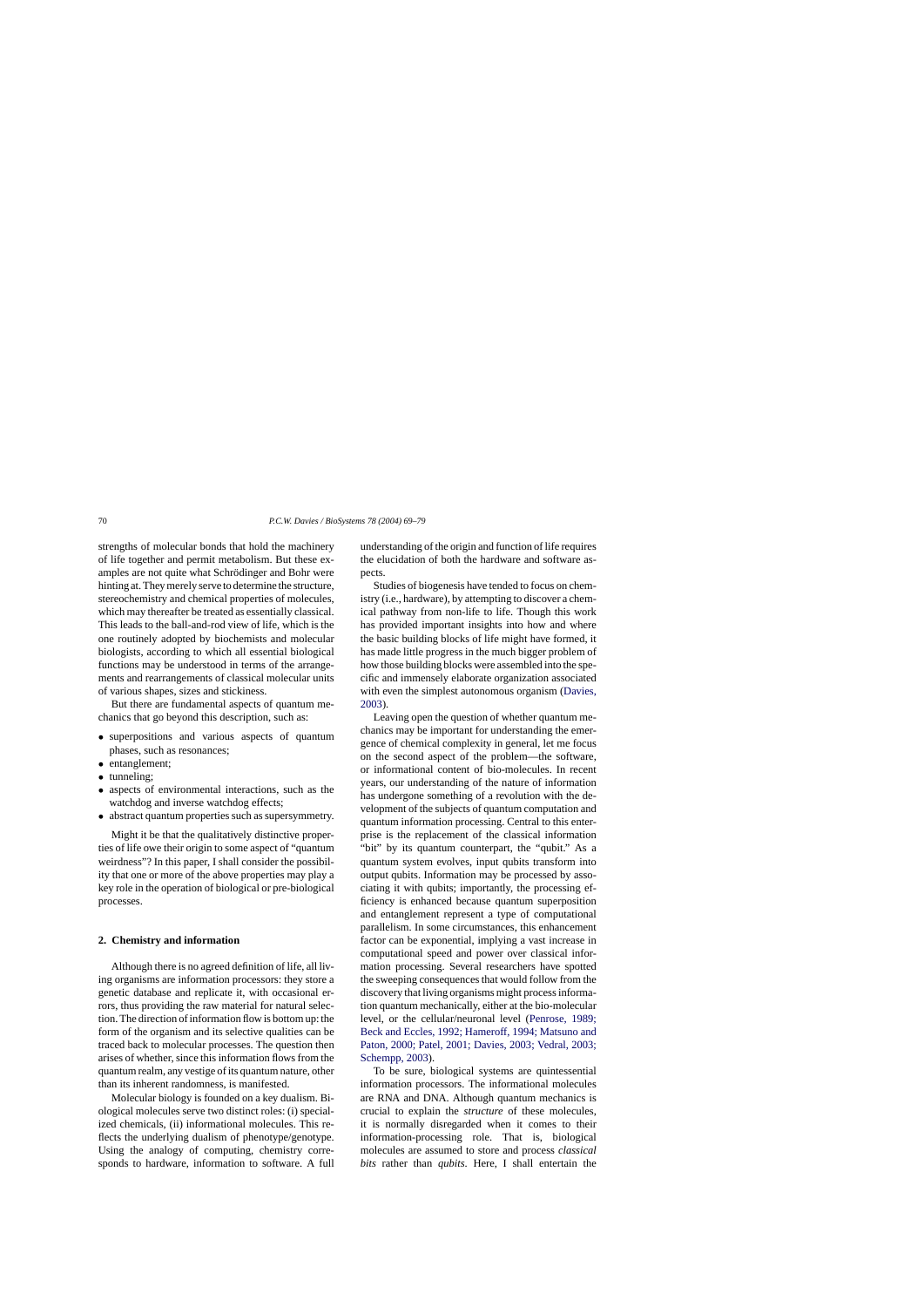possibility that, at least in some circumstances, that assumption may be wrong. We may then distinguish three possibilities of potential interest:

- Quantum mechanics played a significant role in the emergence of life from non-living chemical systems in the first place, but ceased to be a significant factor when life got going.
- Quantum information processing may have played a key role in the emergence of life, and a sporadic or subsidiary role in its subsequent development. There may be relics of ancient quantum information processing systems in extant organisms, just as there are biochemical remnants that give clues about ancient biological, or even pre-biological, processes.
- Life started out as a classical complex system, but later evolved some form of quantum behavior as a refinement. For example, if biological systems can process information quantum mechanically, they would gain a distinct advantage in speed and power, so it might be expected that natural selection would discover and amplify such capabilities, if they are possible. This is an extension of the dictum that whatever technology humans invent, nature normally gets there first.

Although quantum information processing is more efficient than its classical counterpart, its scope for application is very severely circumscribed by the requirement of quantum coherence. This entails the preservation of delicate phase relationships between different components of the wave function over a long enough duration for information to be processed. Interactions between the quantum system and its environment will serve to decohere the wave function: the noise of the environment effectively scrambles the phases. Once decohered, a quantum system behaves in most respects as a classical system [\(Zurek, 1982\).](#page-10-0) In particular, qubits degenerate into bits, and the enhanced information processing capabilities of the quantum system disappear. The central, and at present formidable, challenge in the race to develop a practical quantum computer is the need to reduce the effects of decoherence. Unless this can be done simply and efficiently, quantum computation will never become a practical reality. The decoherence rate depends on the nature and temperature of the environment and the strength with which it couples to the quantum system of interest [\(Zurek, 1982;](#page-10-0) [Caldeira and Leggett, 1985; Unruh and Zurek, 1989;](#page-10-0) [Hu et al., 1992\),](#page-10-0) so the main burden in the development of quantum computation is to screen out the decohering environment as efficiently as possible, to reduce the temperature and to develop error correcting procedures to ameliorate the damage of environmental disruption. If quantum mechanics is to play a role in biological information processing, typical decoherence rates must not be greater than the biochemically significant reaction rates and/or error correcting processes must be deployed.

Simple models of decoherence have been much studied over the past 20 years. Typically, for a particle interacting with a heat bath at room temperature, exceedingly short decoherence times result. Translated into the context of, say, a nucleotide in the environment of a cell at room temperature, decoherence times of less than  $10^{-13}$  s appear typical. On the face of it, this is so rapid it is hard to imagine anything biologically significant emerging. However, there are several reasons why simplistic models of decoherence may not apply to biological systems. I defer a discussion of these reasons to [Section 6.](#page-7-0)

### **3. General arguments**

A number of arguments on very general grounds have been deployed to establish when quantum processes may or may not be important in bio-systems, including the application of dimensional analysis and scaling laws. For example, Schrödinger reasoned (Schrödinger, 1944), without having any detailed knowledge of the nature of DNA or heredity, that quantum mechanics was important in the stability of genetic information, and that quantum fluctuations might be the cause of some mutations. He arrived at this conclusion on general energetic grounds. Wigner used an argument simply based on enumerating the dimensionality of Hilbert space that the replication of an organism could not be described as a unitary quantum process [\(Wigner,](#page-10-0) [1961\).](#page-10-0) A modern variant of this argument appeals to the quantum no-cloning theorem ([Pati, 2004\),](#page-10-0) according to which a pure quantum state cannot be quantum mechanically replicated. These arguments, whilst interesting, are probably of limited relevance to real biology, where reproduction of genetic information does not entail the exact replication of an entire quantum state.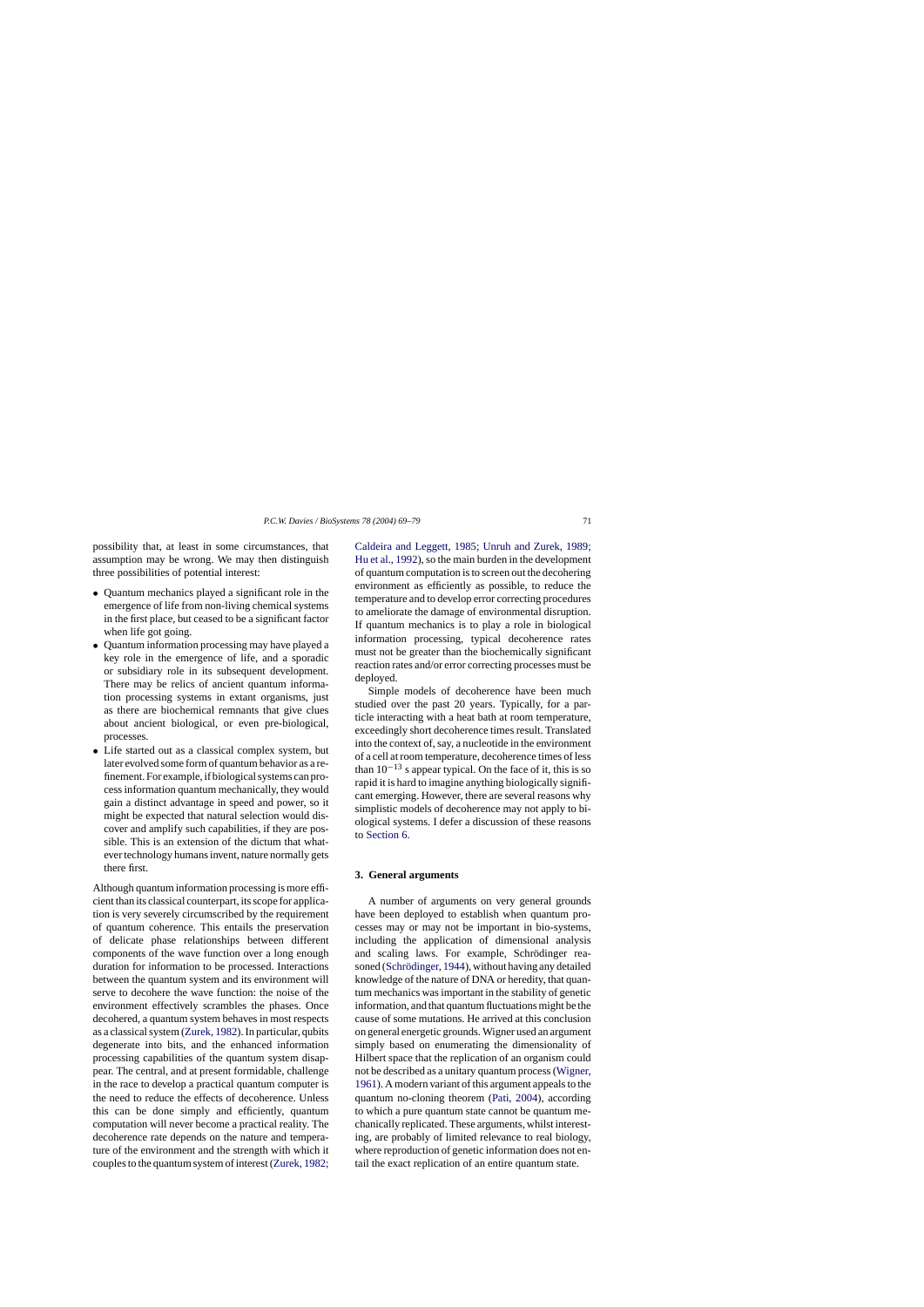The quantum uncertainty principles imply certain limitations on the fidelity of all molecular processes, including biologically important ones. For example, the energy-time uncertainty relation sets a fundamental limit to the operation of all quantum clocks [\(Wigner,](#page-10-0) 1957; Pešić, 1993; Barrow, 1996). For a clock of mass *m* and size *l*, Wigner found

$$
T < \frac{ml^2}{\hbar}.\tag{1}
$$

Curiously, for values of *m* and *l* of interest in molecular biology, *T* also takes values of biological interest, suggesting that some biological systems operate at the threshold of quantum stability. To illustrate this point more precisely, let us suppose that some highfidelity bio-molecular process requires choreography with a precision limited by Eq. (1). One example might be protein folding, which is well known to be a major outstanding problem of theoretical biology [\(Creighton,](#page-9-0) [1993\).](#page-9-0) To achieve its active conformation, a peptide chain of, say, *N* amino acids must fold itself into a specific three-dimensional structure. The number of possible configurations is astronomical, and it is something of a mystery how the chaotically moving chain "finds" the right configuration in such a short time (typically microseconds). If the average mass and length of an amino acid are  $m_0$ , and  $a$ , respectively, then Eq. (1) yields

$$
T < \frac{m_0 a^2 N^3}{\hbar},\tag{2}
$$

suggesting a quantum scaling law for the maximum folding time of

$$
T \propto N^3. \tag{3}
$$

The assumption that  $l \equiv Na$  is the appropriate size factor in Eq. (1) may be justified for small proteins ( $N =$ 80–100) that fold in one step, but larger proteins do not remain "strung out" for a large fraction of the folding process. Rather, they first fold into sub-domains. The opposite limit would be to replace *l* by the diameter of the folded protein. Assuming it is roughly spherical, this would imply  $T \propto N^{5/3}$ . The intermediate process of sub-domain folding suggests a more realistic intermediate scaling law of, say,

$$
T \propto N^{7/3} \tag{4}
$$

for large proteins. As a matter of fact, a power law dependence of just this form has been proposed on empirical grounds [\(Gutin et al., 1996; Cieplak and Hoang,](#page-9-0) [2003\),](#page-9-0) with the exponent in the range 2.5–3. Inserting typical numerical values from Eq. (2), the limiting values of *T* for a 100 and 1000 amino acid protein are  $10^{-3}$  s and 0.3 s, respectively. This is comfortably within the maximum time for many protein folds (typically  $10^{-6}$  s to  $10^{-3}$  s for small proteins in vitro), but near the limit for some, hinting that quantum indeterminism may be a key factor, at least in some cases, of protein folding choreography.

There are many other biological scaling laws, among which the best-known is perhaps the relationship between metabolic rate *P* and body size *W*:

$$
P = aW^{\beta} \tag{5}
$$

where the scaling exponent  $\beta$  is found to be 3/4 for mammals and 2/3 for birds [\(Brown and West, 2000\)](#page-9-0). These scaling laws embody the familiar phenomenon that small creatures live fast and die young. [Demetrius](#page-9-0) [\(2003\)](#page-9-0) has attempted to derive the form of Eq. (5), including the exponents, from quantum considerations. He argues that metabolic activity is driven by the production of ATP, which is determined by the transport of both electrons and protons across membranes. He shows that if these processes are constrained by energy quantization,

$$
E = nhw \tag{6}
$$

then Eq. (5) follows using a plausible model of the bioenergetic cycles involved.

Another general argument concerns the emergence of complexity, of which life is a special case. [Lloyd](#page-9-0) [\(1997\)](#page-9-0) has argued that the inherent randomness of quantum fluctuations constitutes a rich source of algorithmic complexity. He recalls the metaphor of the monkey typing on a typewriter, and observes that there is a much higher probability of the monkey randomly constructing a computer program that will generate complex output states than the probability of those output states being generated de novo.

These sorts of argument are at best suggestive. They help delineate the boundaries of the quantum regime and invite further study, but they are no substitute for direct evidence of quantum effects at work in biology. From time to time claims are made that certain specific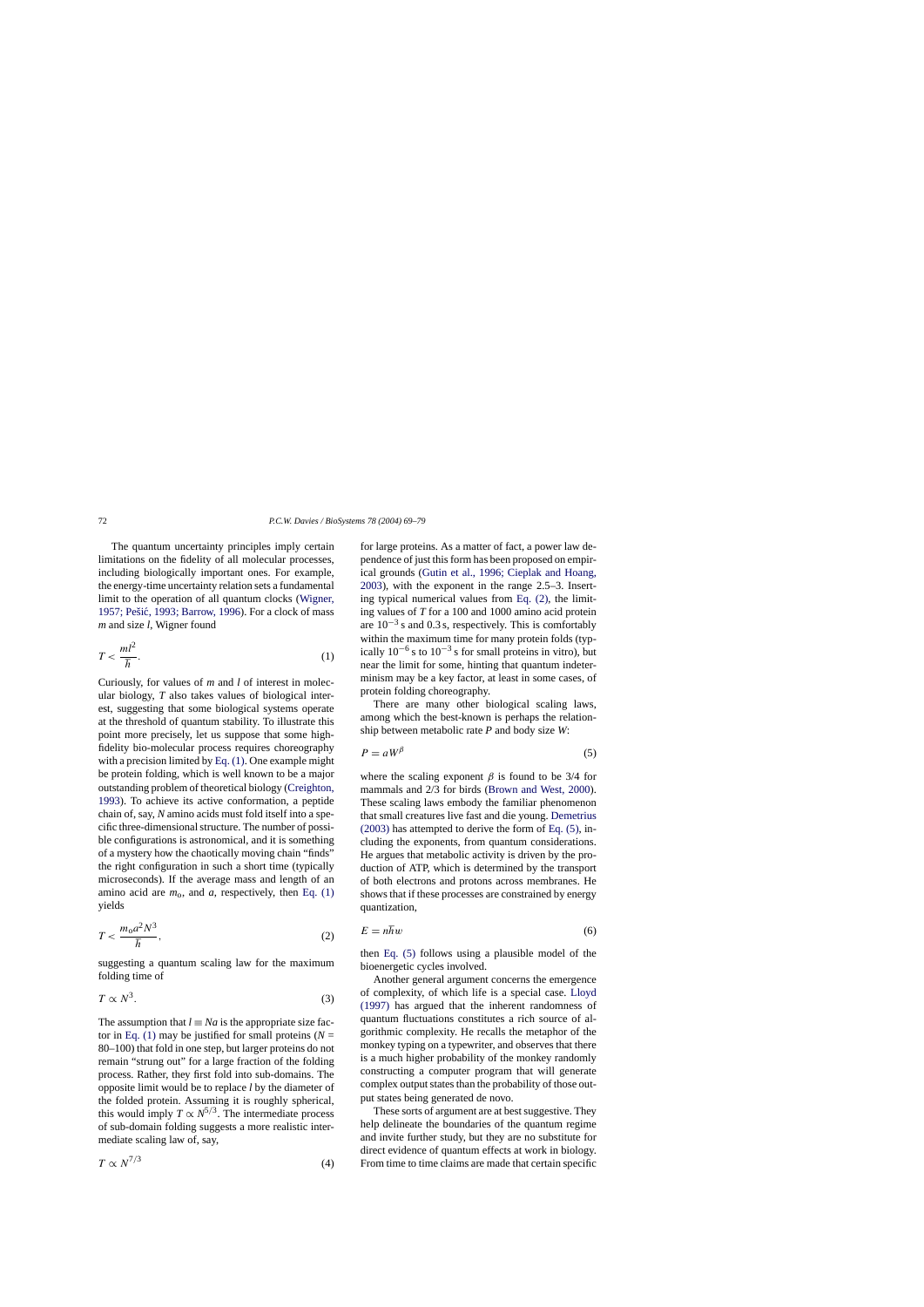biological phenomena require non-trivial quantum processes to be explained. While all such claims remain speculative, or peripheral to core biological processes, it is at least useful to list some of them.

# **4. Hints of quantum processes at work in biology**

Both experimental and theoretical work offers circumstantial evidence that non-trivial quantum mechanical processes might be at work in biological systems. Some examples are:

- 1. Quantum mutations. Ever since Crick and Watson elucidated the structure of DNA the possibility has been seriously entertained that mutations might occur as a result of quantum fluctuations, which would serve as a source of random biological information [\(McFadden, 2001\)](#page-9-0). Proton tunneling can indeed spontaneously alter the structure of nucleotide bases, leading to incorrect pair bonding. [McFadden](#page-9-0) [and Al-Khalili \(1999\)](#page-9-0) have suggested that, in some circumstances, the genetic code should be regarded as a quantum code, so that superpositions of coding states might occur, leading to spontaneous errors in base pairing.
- 2. Enzyme action. Enzymes are proteins that catalyze biochemical reactions but their hugely accelerated reactions rates, with factors as large as  $10^{19}$ , are difficult to account for by conventional catalytic mechanisms. Evidence that quantum tunneling plays an essential role has been obtained for many enzymedriven reactions, and it is likely that tunneling is an important factor contributing to the extraordinary efficiency of enzyme catalysis ([Garcia-Viloca et al.,](#page-9-0) [2004\).](#page-9-0)
- 3. Genetic code. The origin of the genetic code is a major area of study. [Patel \(2001\)](#page-10-0) has argued that the code contains evidence for optimization of a quantum search algorithm. The replication of DNA involves matching up unpaired nucleotide bases on an unzipped DNA strand with complementary free bases from the environment. This is accomplished by a DNA polymerase enzyme that envelops the reaction region, and moves along the strand, sucking in nucleotides at random and forging the links one by one. All else being equal, there is a 0.25

probability that the correct base will be sampled at each stage (there being four varieties of bases). Patel points out that a quantum search algorithm will improve the sampling efficiency by a factor of 2. Grover's algorithm [\(Grover, 1996\)](#page-9-0) in the theory of quantum computation is directed toward searching for a target amid an unsorted database of *N* objects, and achieves a  $\sqrt{N}$  improvement in efficiency over a classical search. If *Q* is the total number of sampling operations, then Grover's algorithm states

$$
(2Q+1)\arcsin\left(\frac{1}{\sqrt{N}}\right) = \frac{\pi}{2},\tag{7}
$$

which has the suggestive solutions

$$
Q = 1, \qquad N = 4 \tag{8}
$$

$$
Q = 3, \t N = 20.2. \t (9)
$$

The universal genetic code is based on triplets of nucleotides of four varieties that code for 20 or 21 amino acids. The fact that these three numbers all come out of Grover's algorithm is either a happy numerical coincidence, or it implies that life uses some form of quantum information processing at the sub-cellular level. [Patel \(2001\)](#page-10-0) has argued that the nucleotide bases can remain in a quantum superposition for long enough to participate in the replication process.

- 4. Supersymmetry. A different approach to the genetic code is the application of group theory to the coding assignments. This has led to the characterization of the code using supersymmetry ([Bashford et](#page-9-0) [al., 1998\),](#page-9-0) a concept borrowed from the unified description of bosons and fermions in particle physics. While this work is mathematically intriguing, there is no obvious physical mechanism for supersymmetry to enter the code via the evolutionary process.
- 5. Quantum nanostructures. The living cell is a collection of nanomachines that approach the quantum limit. Quantum electrodynamical effects such as the Casimir effect, and quantum vacuum distortion near surfaces such as cell membranes, could become significant. Many structures of interest seem to be located in the quasi-classical realm, and their quantum aspects remain to be established. A good example is the polymerase enzyme that crawls along DNA forging the base pairs. This is a molecular motor, or ratchet, powered by ATP and using nucleotides as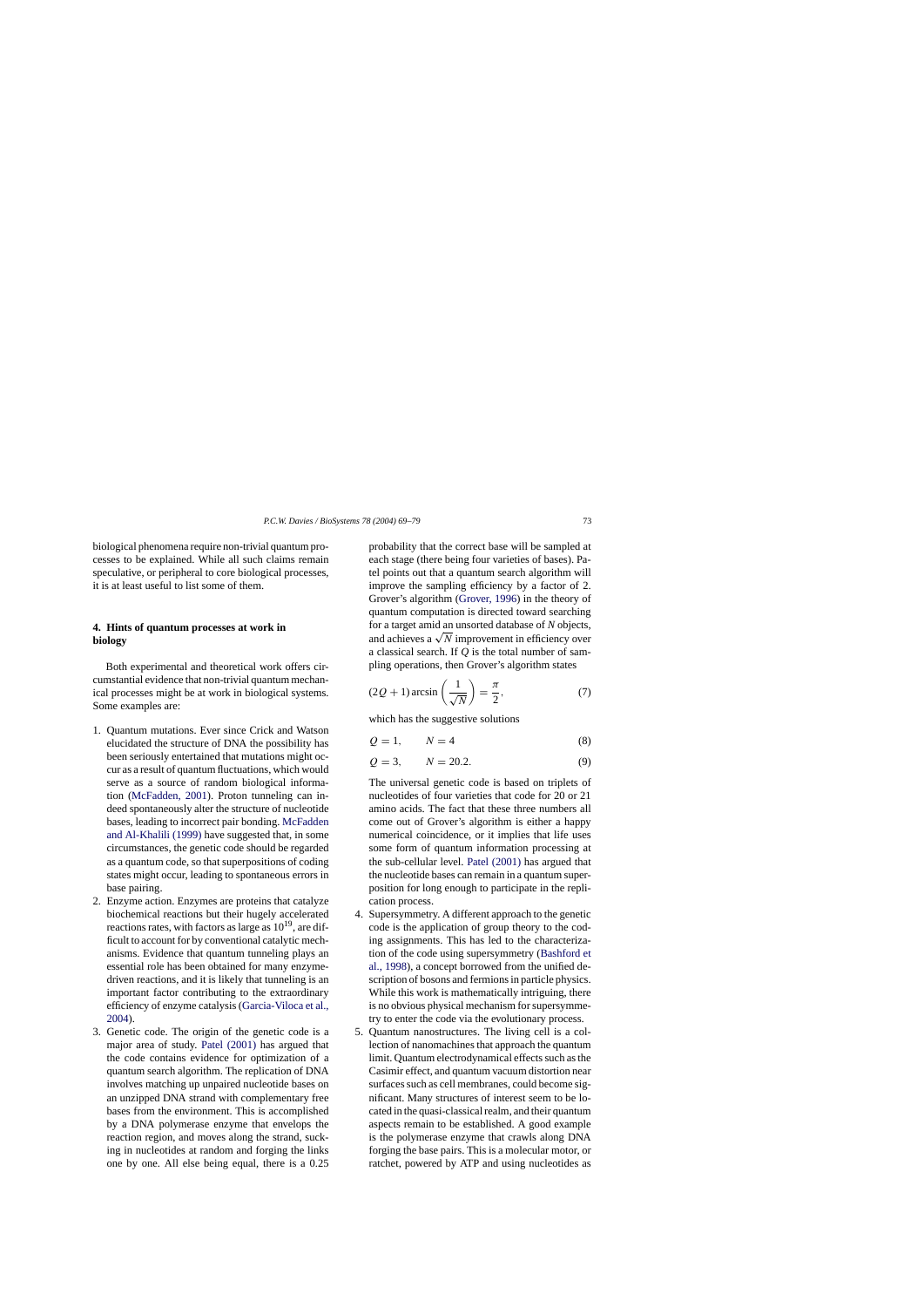the raw material for the base pairing. The physics of this motor is not well understood. For example, what determines the normal operating speed of the motor? Is this limited by quantum processes, or by purely classical considerations such as the density of nucleotides (i.e., the supply of fuel), or chemical kinetics (*kT*)? Let us suppose it is the former. The Wigner inequality (1) may be converted to a velocity bound

$$
v > \frac{\hbar}{ml}.\tag{10}
$$

The polymerase protein has a mass of about  $10^{-19}$  g, and a length of about  $10^{-3}$  cm, yielding a minimum velocity of about  $10^{-5}$  cm s<sup>−1</sup>. The experimental data of [Goel et al. \(2003\)](#page-9-0) yield a velocity of about 100 base pairs per second, which is indeed about  $10^{-5}$  cm s<sup>-1</sup>, suggesting that in normal operation the motor is limited by quantum synchronization uncertainty. Their experiments demonstrate that applying tension to DNA using optical tweezers decelerates the motor at a rate of about three bases per second per pN of applied tension. At a tension of about 40 pN the motor stops altogether. (With further stretching of the DNA the motor runs backward.) This suggests that the speed of the motor is not determined by the availability of nucleotides or *kT* (which do not change as the tension is increased); rather, it depends in some way on the geometrical configuration of the components. The slight deformation caused by the stretching serves to disrupt either the production of ATP or the efficiency of the pair bonding reactions, or both. This suggests that some form of sharply-peaked quantum resonance process, either a tunneling or scattering resonance, might be involved.

How can this hypothesis be tested? Some experiments suggest themselves:

- Alter the nucleotide mix and determine the effect on motor speed.
- Deuterate the nucleotides and measure the motor speed.
- Observe the motor in real time using a synchrotron source.

Polymerase is just one of many molecular motors at work in the living cell. Another that has been closely studied for quantum effects is actomyosin. The actin

enzyme moves along the myosin filament in muscle cells (it also plays a role in neurons), powered by ATP. This system has been studied by [Matsuno](#page-9-0) [\(1999\),](#page-9-0) who claims that quantum coherence is at work over a long enough range to encompass several adjacent molecules. (He computes a de Broglie wavelength for the motor of 4.5 nm). Interestingly, the speed of the actin motor ( $\sim$ 10<sup>-5</sup> cm s<sup>-1</sup>) is comparable to that of the polymerase motor.

Another nanostructure of interest is the proton pump, the job of which is to maintain an appropriate voltage across cell membranes ([Silverman,](#page-10-0) [2000\).](#page-10-0) Although these structures are complex enzymes, it may be possible to model their operation as one-dimensional quantum nanotubes. Experiments to measure current flow across the cell membrane may reveal non-trivial quantum effects at work.

Membranes are associated with many complicated surface chemistry and surface physics effects. An early speculation is that the quantization of nonlinear membrane vibrations in cells might exhibit a sort of Bose condensate effect ([Frohlich, 1968\).](#page-9-0) More conventionally, a membrane may be considered as a slab of dielectric (insulator), which polarizes the electromagnetic vacuum in its vicinity. Molecules in this region will suffer changes to their energy levels, and other physical properties, which may be of biological significance [\(Barton,](#page-9-0) [1997\).](#page-9-0)

- 6. Microtubules. Eccles ([Beck and Eccles, 1992\)](#page-9-0) argued that neuron firings are controlled by quantum tunneling processes at the synapses. [Hameroff](#page-9-0) [\(1994\)](#page-9-0) and [Penrose \(1989\)](#page-10-0) have suggested that microtubules inside cells permit long-range quantum coherence, enabling quantum information processing to take place at the sub-cellular level. They use this hypothesis to develop a theory of consciousness.
- 7. Quantum ratchets, quantum games and quantum cellular automata. There is a burgeoning field of research that seeks to apply insights from engineering to molecular biology and bio-information processing. This includes the theory of ratchets, "orderfrom-disorder" processes such as Parrondo's games ([Parrondo, 1998; Harmer et al., 200](#page-10-0)0), cellular automata and network theory as examples of generating complexity from the iteration of simple rules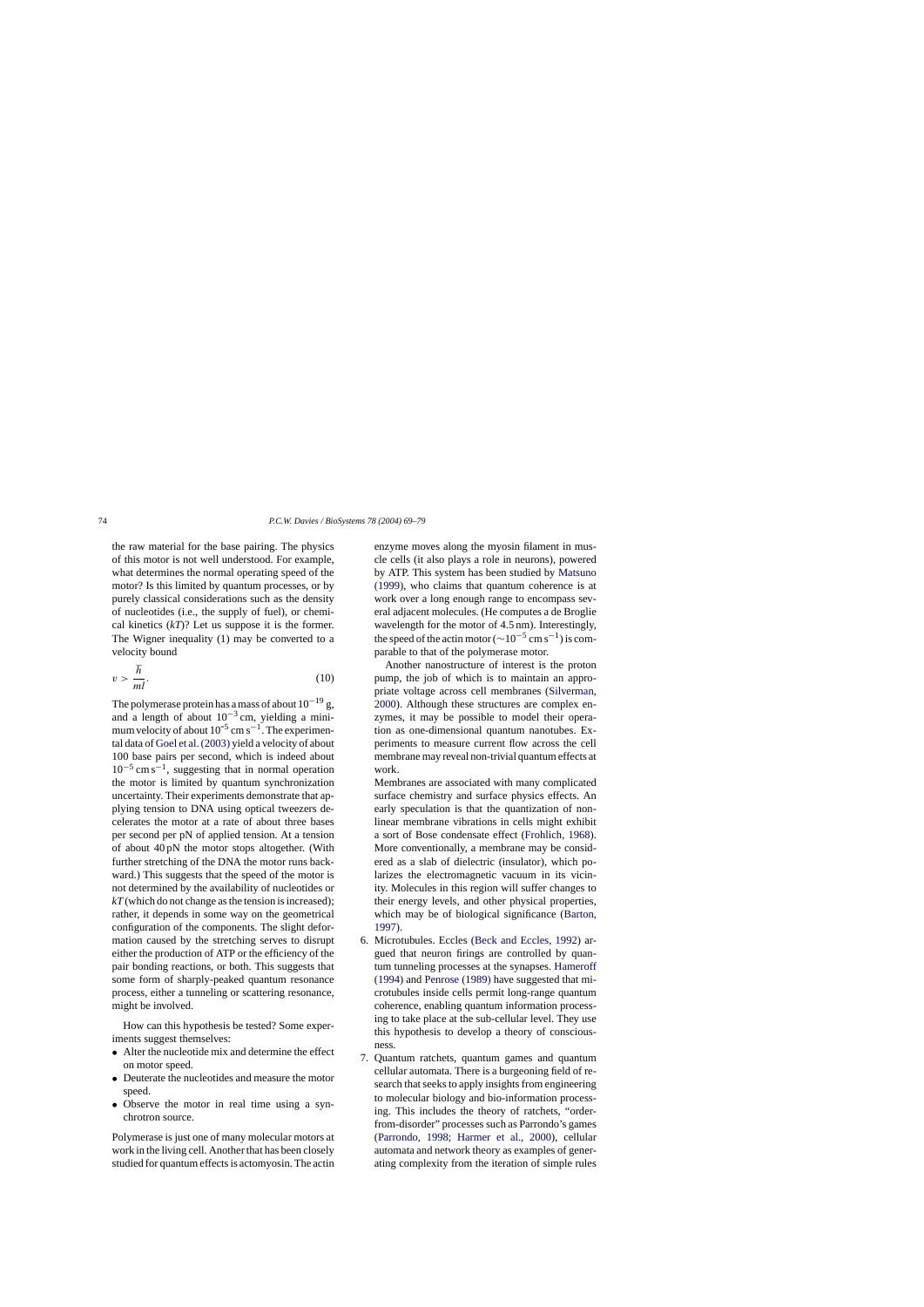([Wolfram, 2002\),](#page-10-0) and game theory [\(von Neumann](#page-10-0) [and Morgenstern, 1944\)](#page-10-0), in which the emergence of order from disorder in a system (e.g., the evolution of fitness in an organism) may be seen as a "win" in a "game" against nature (e.g., see [Turner](#page-10-0) [and Cho, 1999\)](#page-10-0). All these topics have recently undergone their own "quantum revolution," leading to new classes of phenomena—such as improved payoff possibilities—that have potential biological application ([Meyer, 1999; Flitney et al., 2002; Lee](#page-9-0) [and Johnson, 2002; Flitney and Abbott, 2002;](#page-9-0) [Flitney and Abbott, 200](#page-9-0)4). These ideas await decisive experimental confirmation that quantum mechanics is indeed playing a non-trivial role in biological systems.

## **5. The origin of life**

Living systems form a very special subset among the set of all complex systems. Biological complexity is distinguished by being *information-based* complexity, and a fundamental challenge to science is to provide an account of how this unique information content and processing machinery of life came into existence ([Davies, 2003\).](#page-9-0) Although discussions of this sort are hampered by the lack of a precise definition of life, most commentators agree that the subset of living systems represents an extremely small fraction of the total space of complex systems (e.g., [Shapiro, 1986; Yockey, 1992;](#page-10-0) Küppers, 1985). For example, the fraction of peptide chains that have biological efficacy is exponentially small among the set of all possible sequences. Likewise, only a tiny fraction of nucleotide sequences code for biological function; the overwhelming majority of nucleotide sequences would represent biological gobbledygook. Viewed this way, the origin of life is a type of search problem. Given a soup of classical molecular building blocks, how did this mixture "discover" the appropriate extremely improbable combination by chance in a reasonable period of time? Simple calculation shows that it would take much longer than the age of the universe, even if all the matter in the universe consisted of pre-biotic soup, for even a single protein to form by chance. So the classical chance hypothesis seems unsatisfactory.

Quantum mechanics may offer a radical alternative, however. Since quantum systems can exist in superpositions of states, searches of sequence space or configuration space may proceed much faster. In effect, a quantum system may "feel out" a vast array of alternatives simultaneously. In some cases, this speed-up factor is exponential [\(Farhi and Gutmann, 1998\).](#page-9-0) So the question is: Can quantum mechanics fast-track matter to life by "discovering" biologically potent molecular configurations much faster than one might expect using classical estimates? This is the motivation that underlies the quest for a quantum computer; in effect, quantum computation enables information processing to take place in a large number of states in parallel, thus shortcutting the computational resources necessary to process a given amount of information [\(Nielson and Chuang, 2001](#page-10-0)). Is it conceivable that living systems exploit quantum information processing in some way, either to kick-start life, or to assist in its more efficient running? (Needless to say, if there is quantum information processing taking place within living cells today, there is a huge potential for the quantum computation industry to learn a few new tricks.)

Two fundamental problems stand in the way of this conjecture, however. The first is decoherence, which I shall discuss in the next section. The second concerns the implicit teleological aspect of all searches. A search implies a pre-specified target or destination. Though it is easy to believe that quantum superpositions might accelerate the "discovery" of a specific, special, physical state (e.g., the "living" state), there is an element of teleology creeping into this mode of thought. *We* might be familiar with what it takes for a system to be living, but a molecular mixture isn't. The concept of a "target sequence" or "goal" at the end of a search is meaningless for molecules. Nevertheless, a quantum search could speed up the "discovery" of life if there is some way in which the system "knows when it is getting hot," i.e., if there is some sort of feedback that senses the proximity to life, and focuses or canalizes the search toward it. Sometimes it is claimed [\(Fox and Dose, 1977\)](#page-9-0) that "life is built into the laws of physics," i.e., that there is an inbuilt bias or directionality in physical processes that guide them toward "life." Expressed more neutrally, "life" constitutes an attractor in chemical sequence space. But to suppose that such an attractor is conveniently built into the laws of nature is just too contrived to be believable ([Davies,](#page-9-0) [2003\).](#page-9-0)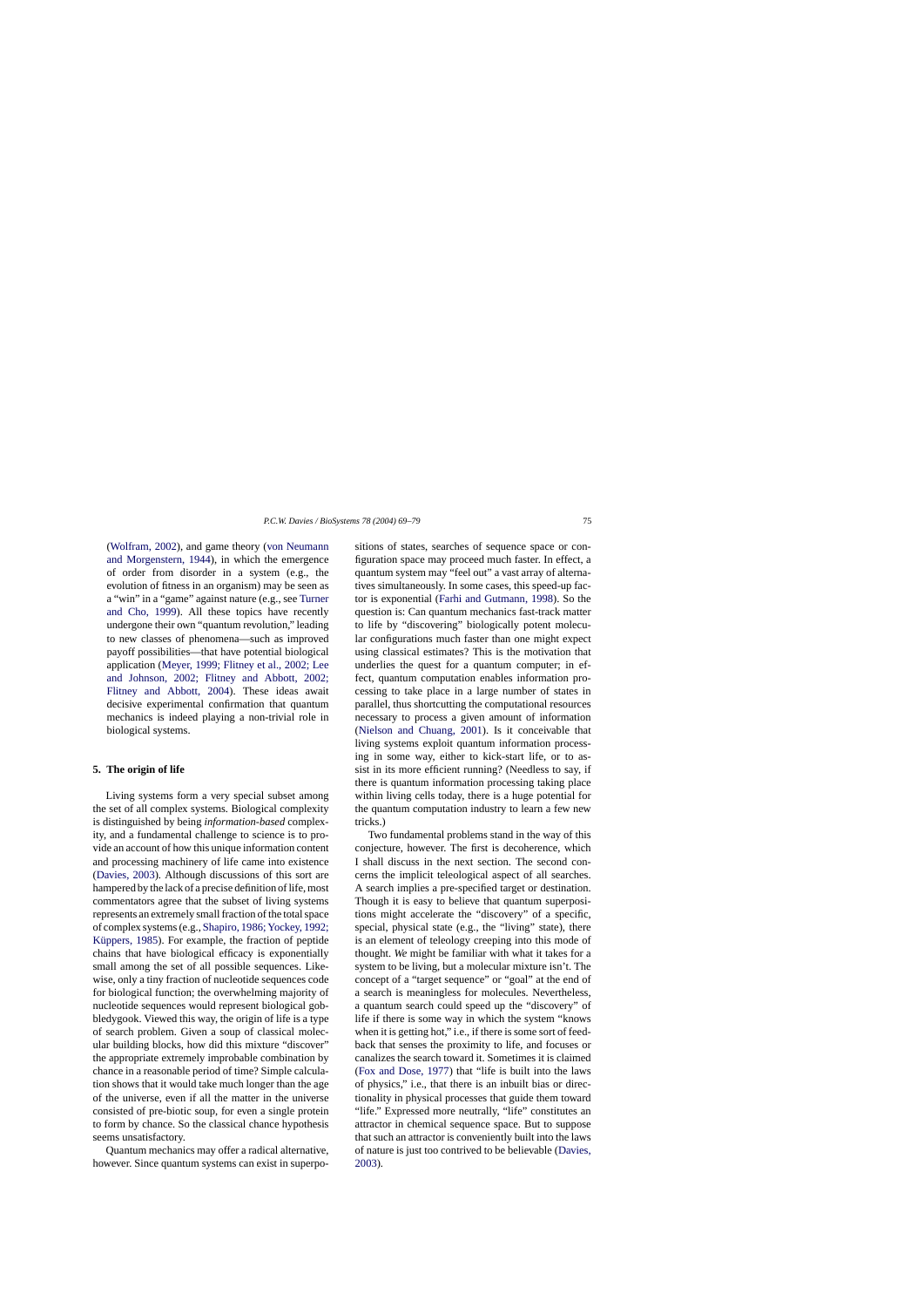<span id="page-7-0"></span>However, quantum mechanics may permit a nonteleological theory of "fast-tracking" a chemical system to "life." But first it is necessary to have a definition of the target system. The designation "life" is far too vague. A possible alternative is "replicator," as such an entity has a clear definition in terms of physics, namely, a system that produces a copy of itself. (Simple RNA self-replicators, known as ribozymes, have been discovered, though their prebiotic relevance is questionable.) So the question we are faced with is the following. Suppose in the sequence space of a vast chemical mixture there exists a tiny subset of molecules with the property of being replicators. Imagine now a quantum superposition that encompasses this subset. Will the ability to replicate somehow amplify the wave function (hence probability) of the replicators, at the expense of the other states? Would such a phenomenon be a product of normal linear quantum mechanics, or would it require some sort of non-linear feedback to "bootstrap" the replicators into existence?

[McFadden \(2001\)](#page-9-0) has argued that such amplification is predicted by ordinary quantum mechanics without even the need for feedback or bootstrapping refinements. His essential conjecture is that a self-replicator would trigger a "collapse of the wave function" (i.e., strong decoherence), thus "locking in" the "discovery" of this crucial molecule. The justification for his conjecture is that replicating molecules impact their environment much more strongly than a random molecule in a quantum soup. If quantum mechanics does indeed encourage a chemical mixture to "zero in" on replicator states as conjectured, then a mixture of nucleotides strands might be encouraged to "discover" the self-replicating configuration with quantum search efficacy. A plausible (though technically highly challenging) experimental scenario would be to construct a chemical soup consisting of a dynamic combinatorial library of RNA molecules linked by quantum tunneling. A self-replicating molecule might be one of an exponentially large number of possible structures that could be synthesized, but the limited resources of the soup would make its appearance highly improbable classically. However, quantum tunneling could allow the library to explore all combinatorial possibilities as a quantum superposition. The presence of the possibility of a replicator within the superposition may be sufficient to trigger environment-induced decoherence.

A different approach has been suggested by [Aharonov et al. \(1996\),](#page-9-0) based on an appeal to quantum post-selection. In the conventional approach to quantum mechanics, one first defines an initial state, then the system is evolved forward in time unitarily, and a projective measurement is made. But one can also discuss the evolution of a quantum system in which both the initial and final states are specified (pre- and post-selection). In this case, there will generally be *no* pure quantum state in the intervening interval that unitarily evolves from the initial to the final state. For example, the initial state may be a spin-*x* eigenstate of an electron, and the final state a spin*y* eigenstate. This can lead to remarkable results; for example, the suppression or even elimination of decoherence. Perhaps living systems have the property of being post-selective, and thus greatly enhance the probability of the system "discovering" the living state? Indeed, this might even form the basis of a *definition* of the living state, and would inject an element of "teleology without teleology" into the description of living systems.

## **6. Decoherence evasion**

If quantum mechanics is to play a non-trivial role in bio-systems, then some way to sustain quantum coherence at least for biochemically, if not biologically, significant time scales must be found. Without this crucial step, quantum biology is dead. Simplistic calculations of decoherence rates are very discouraging in this respect—in a warm wet environment like a cell, decoherence times look to be exceedingly short ([Caldeira and Leggett, 1985; Unruh](#page-9-0) [and Zurek, 1989; Hu et al., 1992; Tegmark, 2000\).](#page-9-0) But on a second look, the situation is found to be more subtle.

There are basically two ways in which decoherence might be kept at bay for long enough to enable biologically important processes to occur. The first is screening: if the system of interest can be quasi-isolated from the decohering environment then decoherence rates can be sharply reduced. Very little is known about the screening properties of biological molecules. For example, a reaction region enveloped in an enzyme molecule will be partially screened from van der Waalsmediated thermal interactions from the rest of the cell.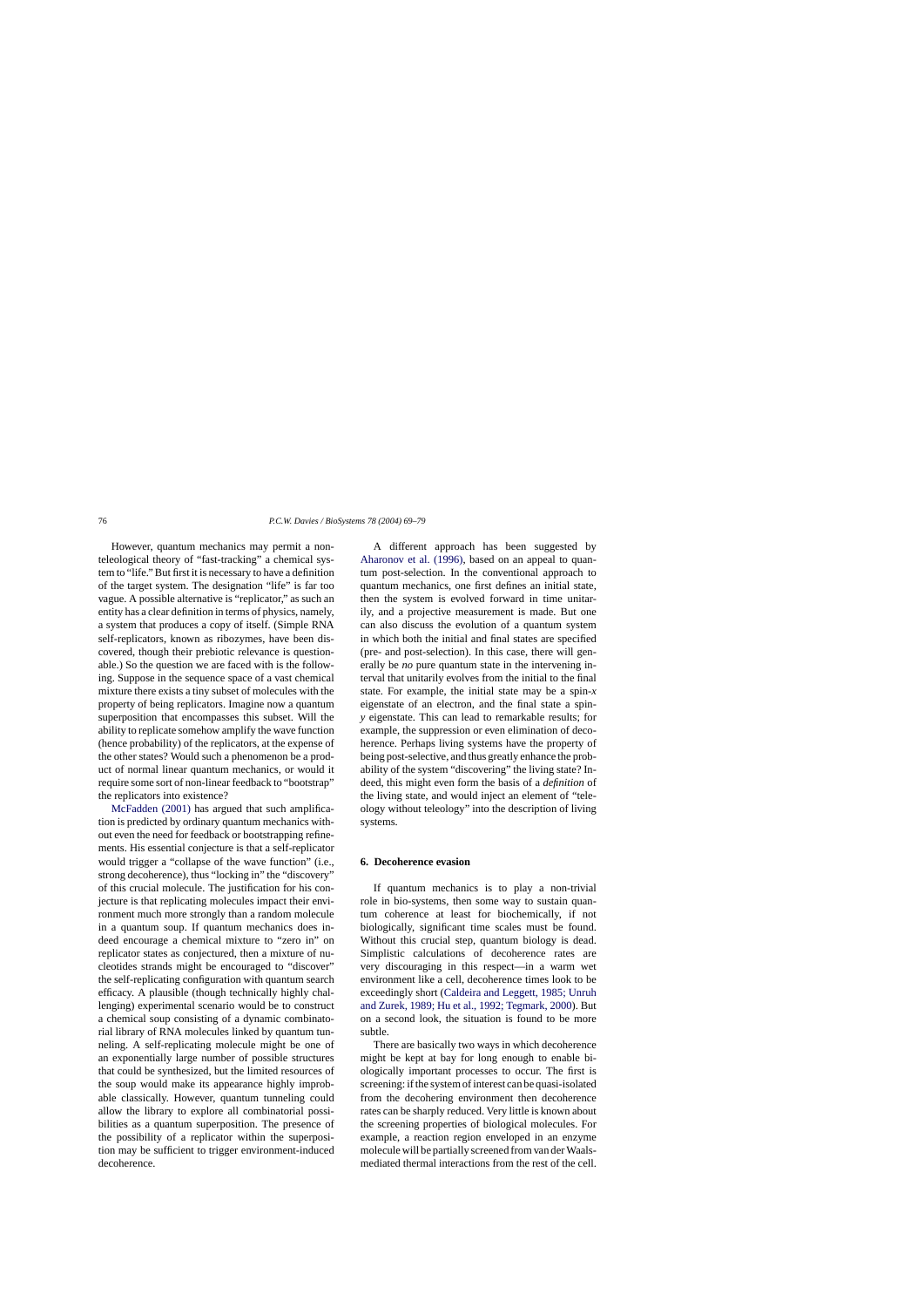Similarly, the histone wrapping of DNA might serve to shield coding protons from decoherence. [Matsuno](#page-9-0) [\(1999\)](#page-9-0) has claimed that organisms may exploit thermodynamic gradients by acting as heat engines to drastically reduce the effective temperature of certain molecular complexes. He cites the example of the slow release of energy from ATP molecules at actomyosin complexes, which he claims implies an effective temperature for the actomyosin of a mere  $1.6 \times 10^{-3}$  K. In any event, the lesson of high-temperature superconductivity serves to remind us that in complex states of matter, simple " $kT$  reasoning" may be misleading.

The second possibility concerns decoherence-free subspaces. In the effort to build a quantum computer, much attention has been given to identifying subspaces of Hilbert space that are unaffected by the coupling of the system to its environment ([Nielson and](#page-10-0) [Chuang, 2001\).](#page-10-0) Paradoxically, when a system couples very strongly to its environment through certain degrees of freedom, it can effectively "freeze" other degrees of freedom by a sort of quantum Zeno effect, enabling coherent superpositions and even entanglement to persist.

A clear example is provided by a double-well onedimensional potential ([Bell et al., 2002](#page-9-0)). A particle placed in the lowest energy state of one well will tunnel back and forth through the intervening barrier, oscillating with a certain frequency. If the particle is placed instead in an excited state of the well, this flip-flop frequency will be different. Thus an initial state consisting of a superposition of lowest energy and excited states will soon evolve into a complicated muddle as the flip-flops get out of phase. However, if the particle is now allowed to interact strongly with an external heat bath, the environment has the effect of forcing the disparate oscillations into synchrony, thereby maintaining a limited form of quantum coherence, not only in spite of, but because of, environmental interactions. Furthermore, if the system is placed in an entangled state of left and right well-locations, this entanglement is also preserved by environmental interaction. The model was developed in the context of neutrino oscillations, but has general applicability ([Bell et al., 2002\).](#page-9-0)

So far these considerations of decoherence-evasion have an element of wishful thinking to them. The situation would be transformed, however, if unexpectedly long decoherence times could be demonstrated experimentally in a biological setting.

## **7. Conclusion**

The case for quantum biology remains one of "not proven." There are many suggestive experiments and lines of argument indicating that some biological functions operate close to, or within, the quantum regime, but as yet no clear-cut example has been presented of non-trivial quantum effects at work in a key biological process. The central issue is coherence versus decoherence, and this raises a fundamental conceptual issue (I am grateful to an anonymous referee for drawing my attention to this point). If non-trivial quantum effects play a role in life, then in at least some processes, decoherence times must extend for durations much longer than suggested by naïve thermal environment calculations. On the other hand, rapid decoherence is vital for bestowing upon molecules well-defined three-dimensional shapes (as opposed to ghostly superpositions). Classical geometry and topology is crucial for both positional information storage (i.e., genetics), and for templating functions (i.e., replication). So, if the central conjecture of this paper is correct, it appears that both rapid decoherence and prolonged coherence might co-exist within life's essential machinery. Of course, this is to be expected for any sufficiently complex molecular system, but the elucidation of this "peaceful co-existence," and the manner in which life exploits the best of both worlds—decoherence and coherence—in felicitous combination, should be regarded as a priority for further research into the significance of quantum mechanics and life.

Thus, we see that quantum effects can be both good and bad for biology. On the downside, it is clear that quantum mechanics imposes limitations on the operation and effectiveness of biological components, but it remains to be seen whether effects such as quantum uncertainty present a serious impediment to biological function. On general grounds, one might expect that if quantum uncertainty sets limits to biological function, then evolution would have driven organisms to the edge of the quantum regime. One area in which further research might prove fruitful is to determine whether the biological clocks that regulate molecular choreography come up against the fundamental quantum limits discovered by [Wigner \(1961\).](#page-10-0) However, there is also the upside aspect: quantum mechanics might actually prove a boon to living systems, if quantum effects were appropriately harnessed. The characterization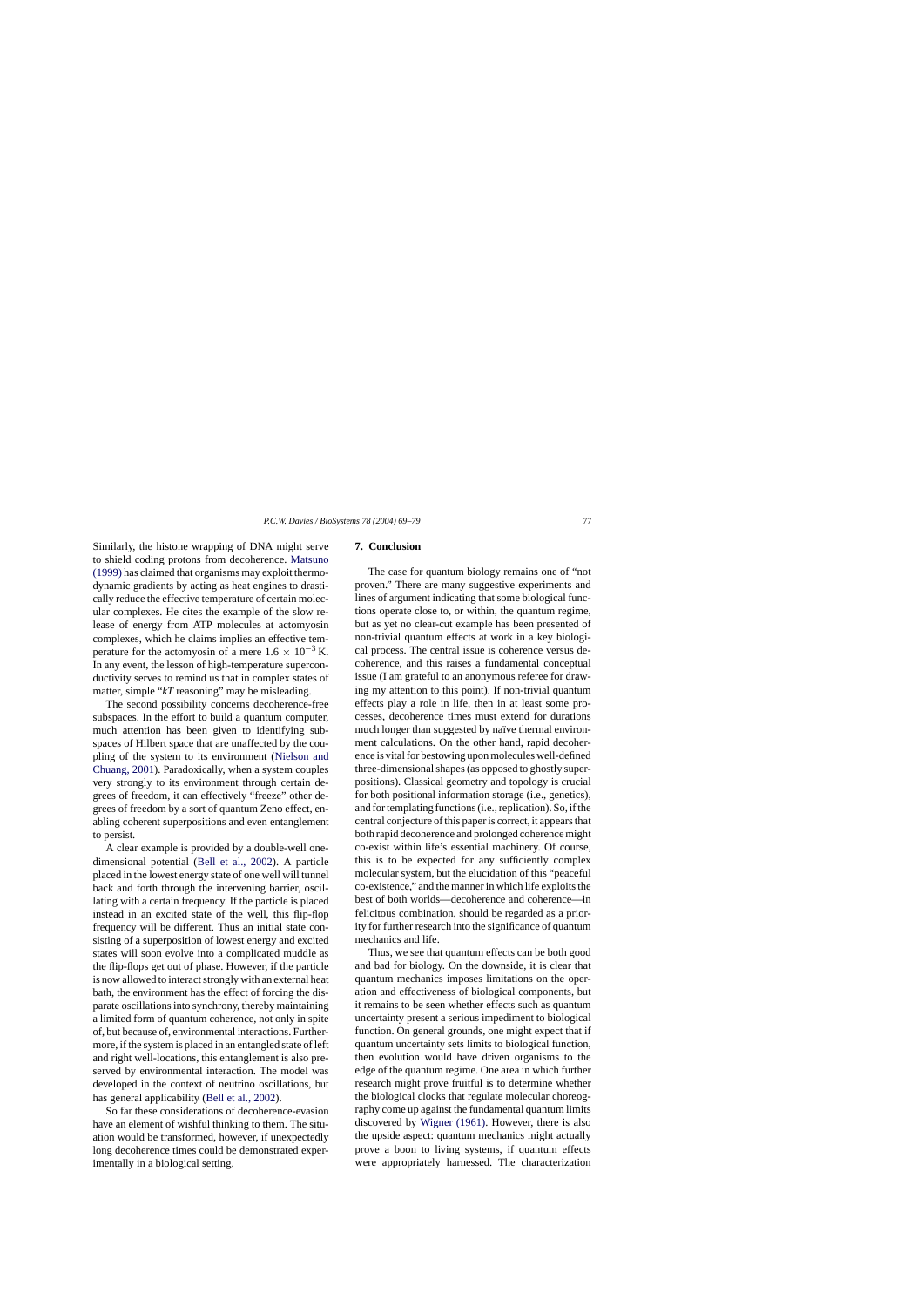<span id="page-9-0"></span>of bio-systems as information processors opens the way to their exploitation of quantum information processing, perhaps resulting in enhanced—even greatly enhanced—abilities. The deep problem of biogenesis—the discovery of a pathway from non-life to life—may be advanced by viewing the origin of life not so much as a chemical process, but as the emergence of a specific, coded, informationprocessing system from an incoherent molecular milieu. A full account of biogenesis must address this software aspect. Advances in quantum information theory promise to cast this problem in an entirely new light, and could point the way to the decisive breakthrough in explaining one of sciences deepest mysteries.

## **Acknowledgements**

I would like to thank Derek Abbott, Jim Al-Khalili, John Barrow, Nicole Bell, Lloyd Demetrius, Johnjoe McFadden, Anita Goel, Bernd-Olaf Küppers, Chris McKay, Gerard Milburn, Michael Nielsen and Jeff Tollaksen for helpful discussions.

### **References**

- Aharonov, Y., Massar, S., Popescu, S., Tollaksen, J., Vaidman, L., 1996. Adiabatic measurements on metastable systems. Phys. Rev. Lett. 77, 983–987.
- Barrow, J.D., 1996. Wigner inequalities for a black hole. Phys. Rev. 10, 6563–6564.
- Barton, G., 1997. Van der Waals shifts in an atom near absorptive dielectric mirrors. Proc. R. Soc. London A453, 2461.
- Bashford, J.D., Tsohantjis, I., Jarvis, P.D., 1998. A supersymmetric model for the evolution of the genetic code. Proc. Natl. Acad. Sci. USA 95, 987–992.
- Beck, F., Eccles, J.C., 1992. Quantum aspects of brain activity and the role of consciousness. Proc. Natl. Acad. Sci. USA 89, 11357–11362.
- Bell, N.F., Sawyer, R.F., Volkas, R.R., 2002. Entanglement and quantal coherence: a study of two limiting cases of rapid system-bath interactions. Phys. Rev. A65, 042328–042343.
- Bohr, N., 1933. Light and life. Nature 131, 457–459.
- Brown, J.H., West, G.B., 2000. Scaling in Biology. Oxford University Press, Oxford.
- Caldeira, A.O., Leggett, A.J., 1985. Influence of damping on quantum interference: an exactly soluble model. Phys. Rev. A31, 1059–1066.
- Cieplak, M., Hoang, T.X., 2003. Universality classes in folding times of proteins. Biophys. J. 84, 475–488.
- Creighton, T.E., 1993. Proteins: Structures and Molecular Properties, second ed. W.H. Freeman, New York.
- Davies, P.C.W., 2003. The Origin of Life. Penguin, London (Previous title: The Fifth Miracle. Penguin, London and Simon & Schuster, New York, 1998).
- Demetrius, L., 2003. Quantum statistics and allometric scaling of organisms. Physica A322, 477–490.
- Farhi, E., Gutmann, S., 1998. Quantum computation and decision trees. Phys. Rev. A58, 915–929.
- Flitney, A.P., Abbott, D., 2002. An introduction to quantum game theory. Fluctuat. Noise Lett. 2, R175–R187.
- Flitney, A.P., Abbott, D., 2004. "Semi-quantum life", Ninth International Symposium on Dynamic Games and Applications, December 18–21, 2000, Adelaide. In: Nowack, A.S., Szajowski, K., Advances in Dynamic Games: Applications to Economics, Finance, Optimization, and Stochastic Control. Birkhauser, Boston, MA, pp. 649–661.
- Flitney, A.P., Ng, J., Abbott, D., 2002. Quantum Parrondo's games. Physica A314, 35–42.
- Fox, S., Dose, K. (Eds.), 1977. Molecular Evolution and the Origin of Life. Marcel Dekker, New York.
- Frohlich, H., 1968. Long-range coherence and energy storage in biological systems. Int. J. Quantum Chem. 2, 641–649.
- Garcia-Viloca, M., Gao, J., Karplus, M., Truhlar, D.G., 2004. How enzymes work: analysis by modern rate theory and computer simulations. Science 303, 186–195.
- Goel, A., Astumian, R.D., Herschbach, D., 2003. Tuning and switching a DNA polymerase motor with mechanical tension. Proc. Natl. Acad. Sci. USA 98, 8485–8491.
- Grover, L.K., 1996. A fast quantum mechanical algorithm for database search. In: Proceedings of the 28th Annual ACM Symposium on the Theory of Computing, p. 212.
- Gutin, A.M., Abkevich, V.I., Shakhnovich, E.I., 1996. Chain length scaling of protein folding time. Phys. Rev. Lett. 77, 5433– 5436.
- Hameroff, S.R., 1994. Quantum coherence in microtubules: a neural basis for emergent consciousness? J. Conscious. Stud. 1, 98–118.
- Harmer, G.P., Abbott, D., Taylor, P.G., 2000. The paradox of Parrondo's games. Proc. R. Soc. London A456, 247–259.
- Hu, B.L., Paz, J.P., Zhang, Y., 1992. Quantum Brownian motion in a general environment: exact master equation with nonlocal dissipation and colored noise. Phys. Rev. D45, 2843–2861.
- Küppers, B.-O., 1985. Molecular Theory of Evolution. Springer-Verlag, Berlin (Woolley, P., Trans.).
- Lee, C.F., Johnson, N., 2002. Let the quantum games begin. Phys. World 15 (10), 25–29.
- Lloyd, S., 1997. Universe as a quantum computer. Complexity 3, 32–35.
- Matsuno, K., 1999. Cell motility as an entangled quantum cohererence. BioSystems 51, 15–19.
- Matsuno, K., Paton, R.C., 2000. Is there a biology of quantum information? BioSystems 55, 39–46.
- McFadden, J., 2001. Quantum Biology. Norton, New York.
- McFadden, J., Al-Khalili, J., 1999. A quantum mechanical model of adaptive mutations. BioSystems 50, 203–211.
- Meyer, D.A., 1999. Quantum strategies. Phys. Rev. Lett. 82, 1052–1055.